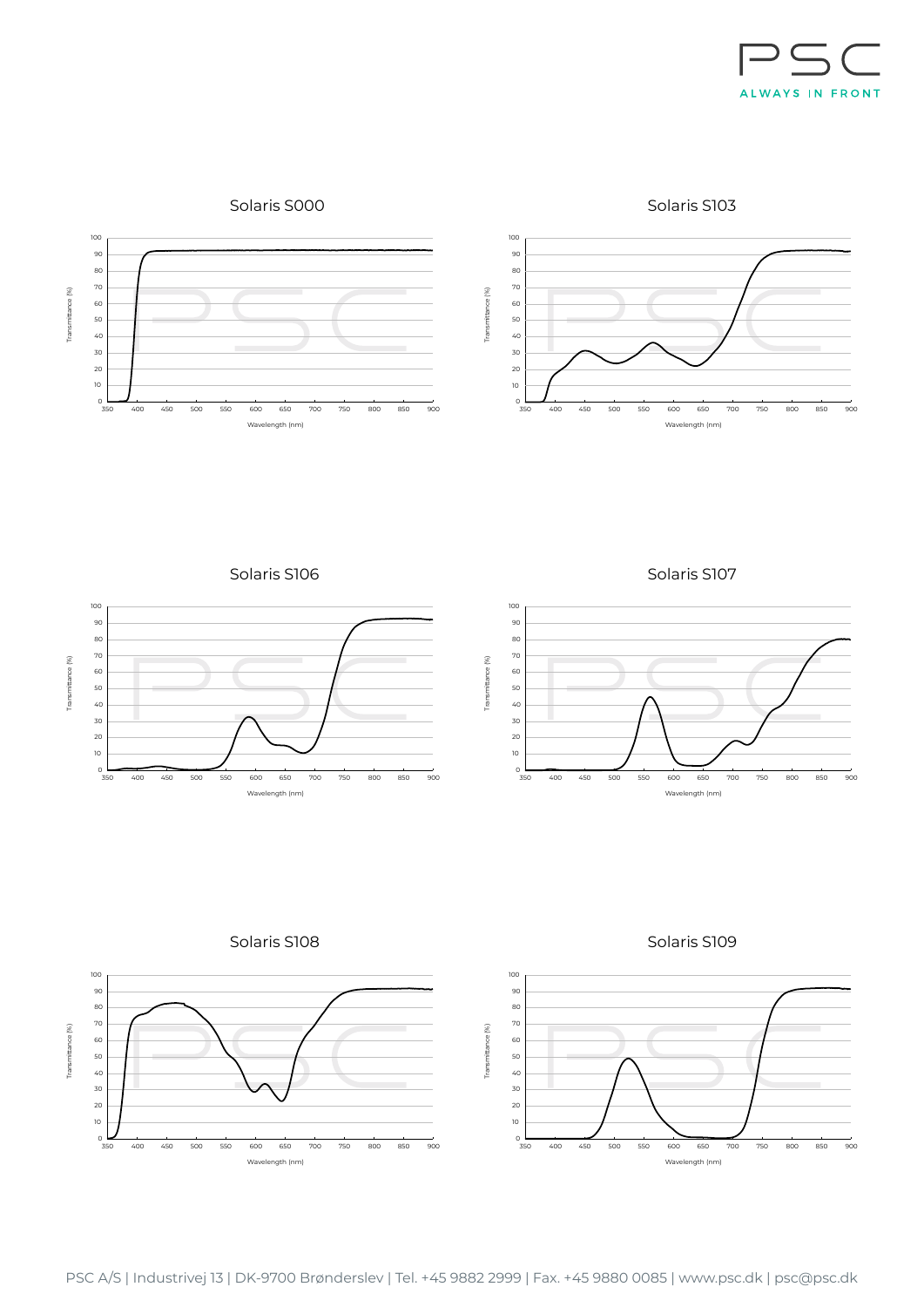

Solaris S112



Solaris S115



Solaris S118





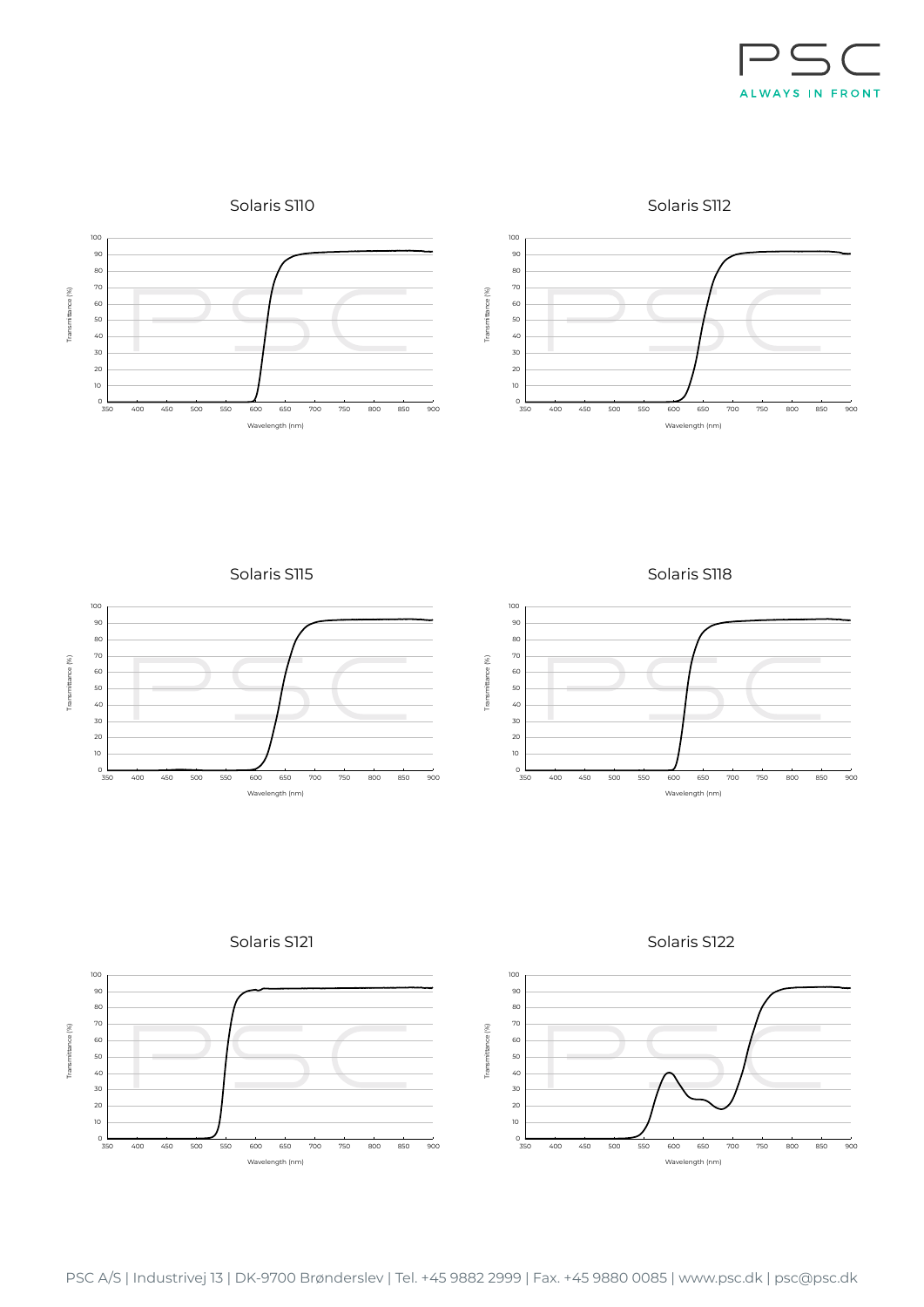

Solaris S129

Solaris S140





Solaris S144



Solaris S144x4



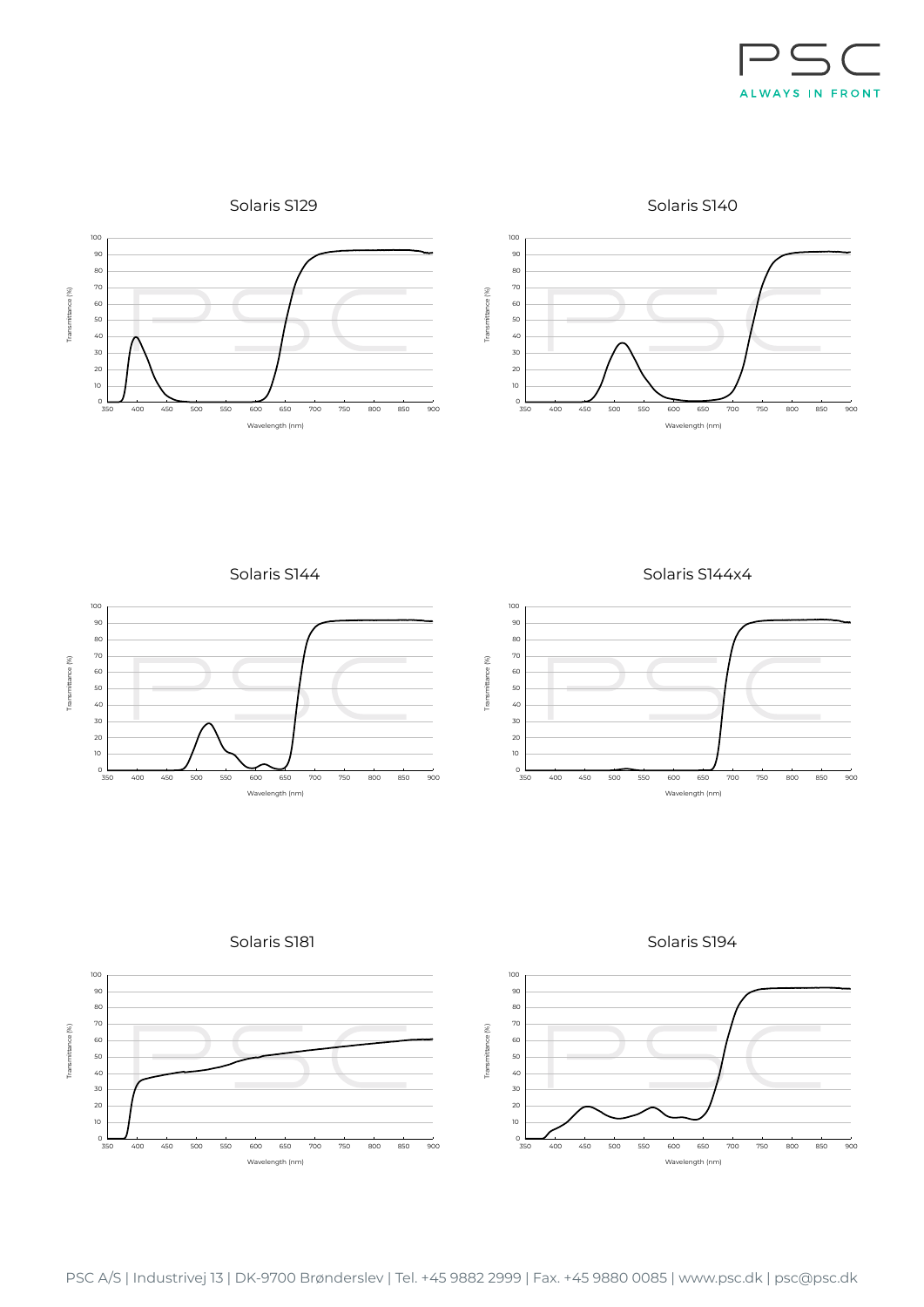

Solaris S197

Solaris S202



Solaris S221



Solaris S243







Solaris S390

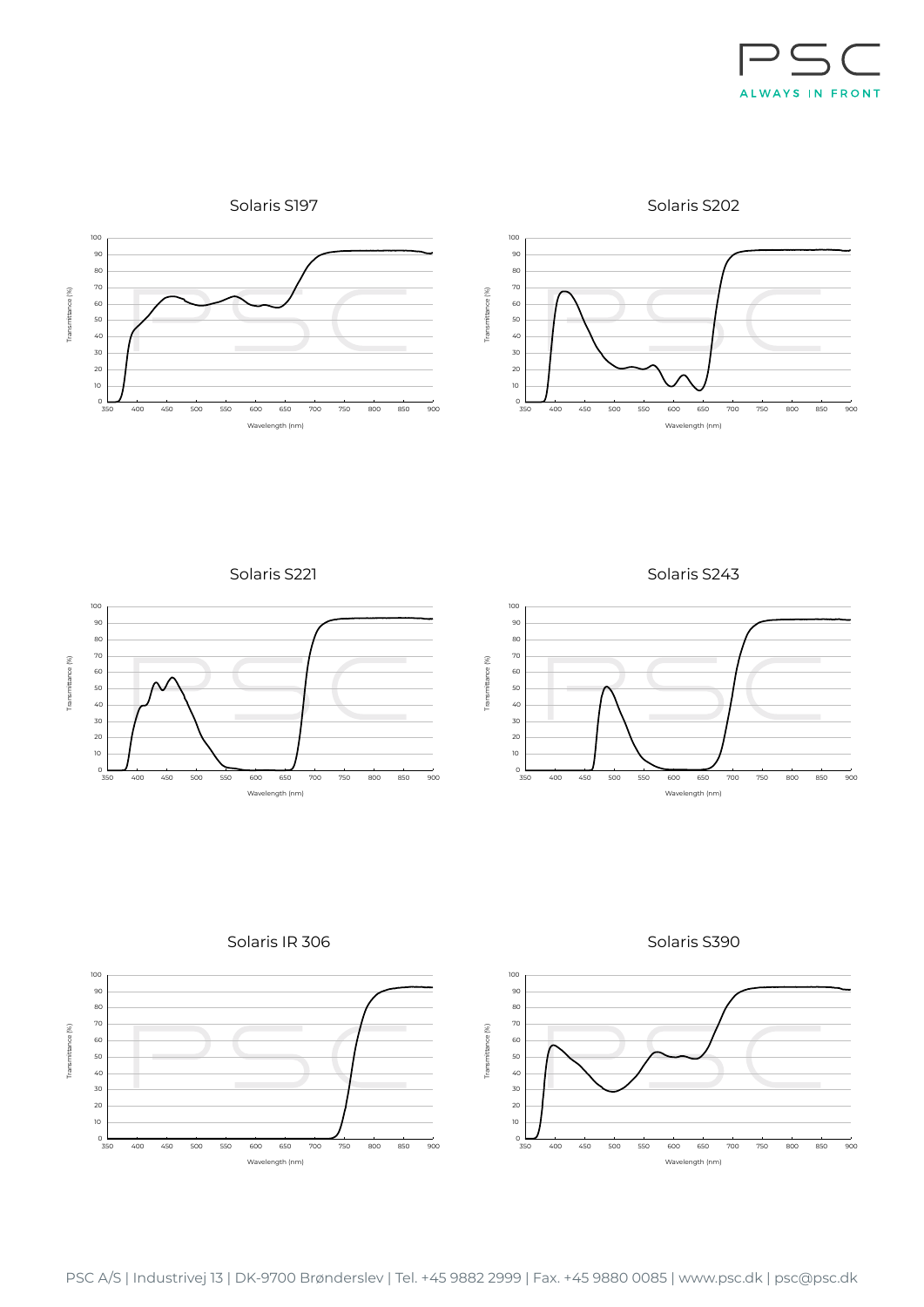

Solaris S505



Solaris S510







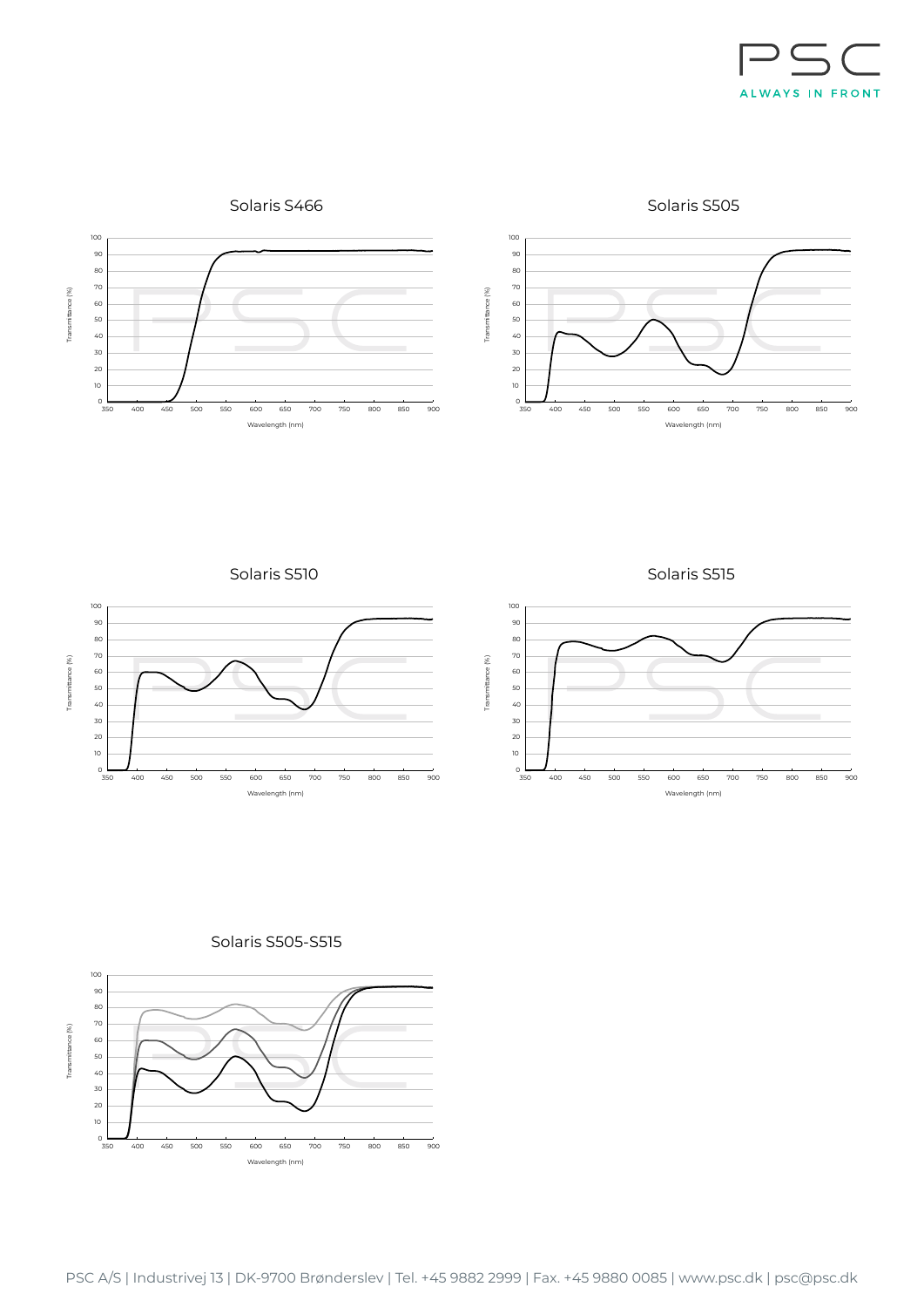

Solaris S550



Solaris S565









Solaris S525-S590

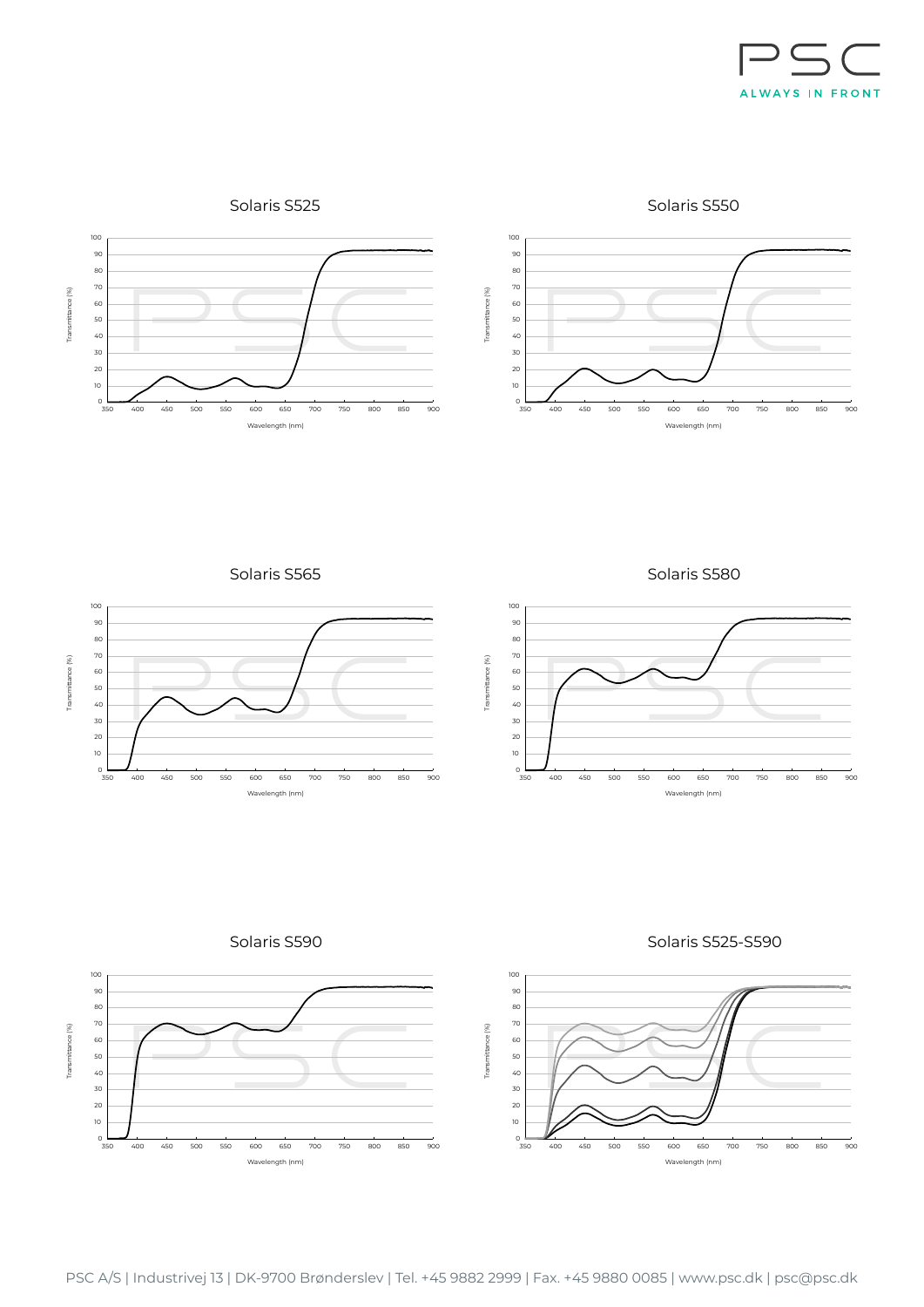

Solaris S623





Solaris S624









Wavel

400 450 500

Transmittance (%)

Transmittance (%)





Transmittance (%)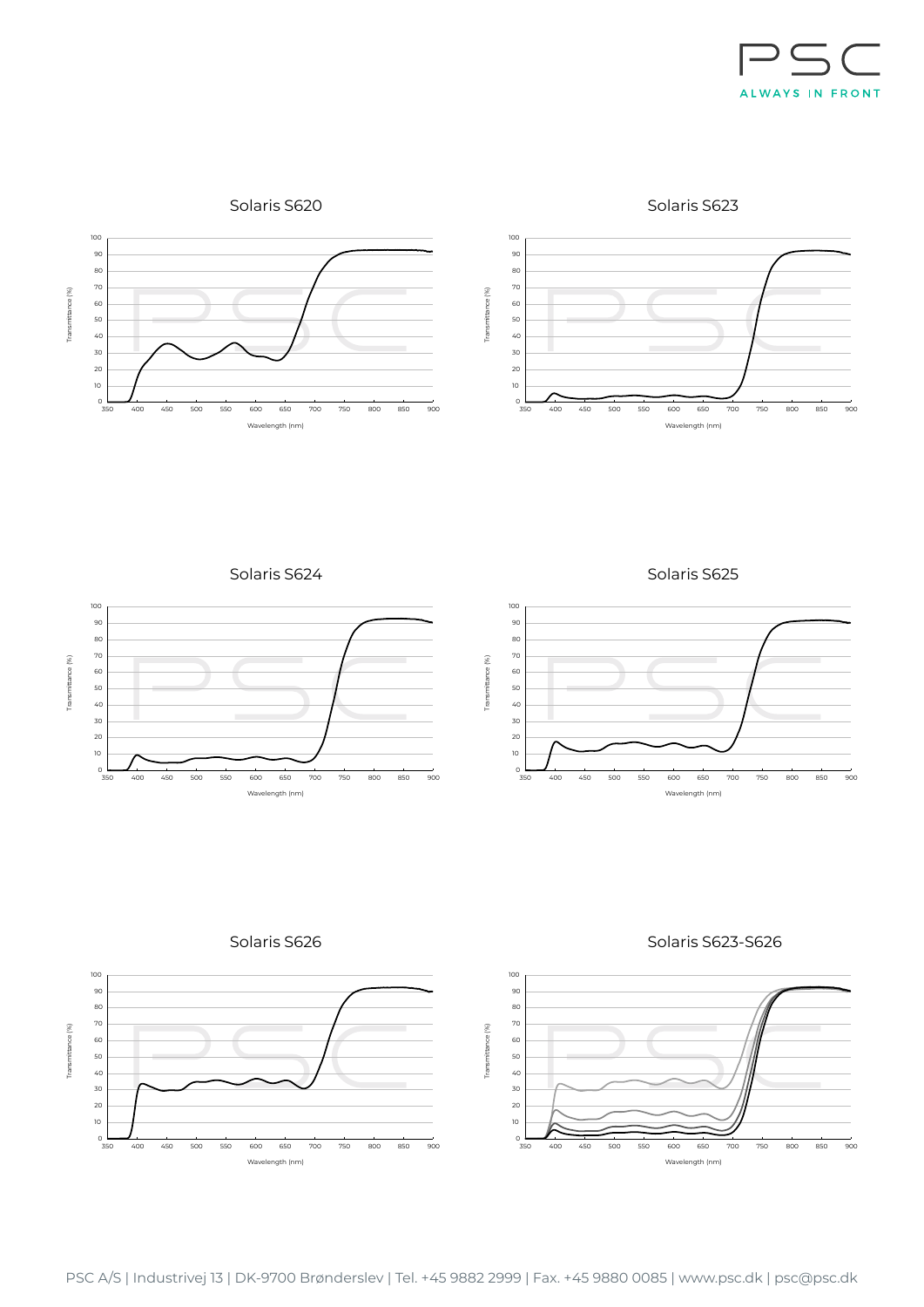

Solaris S705